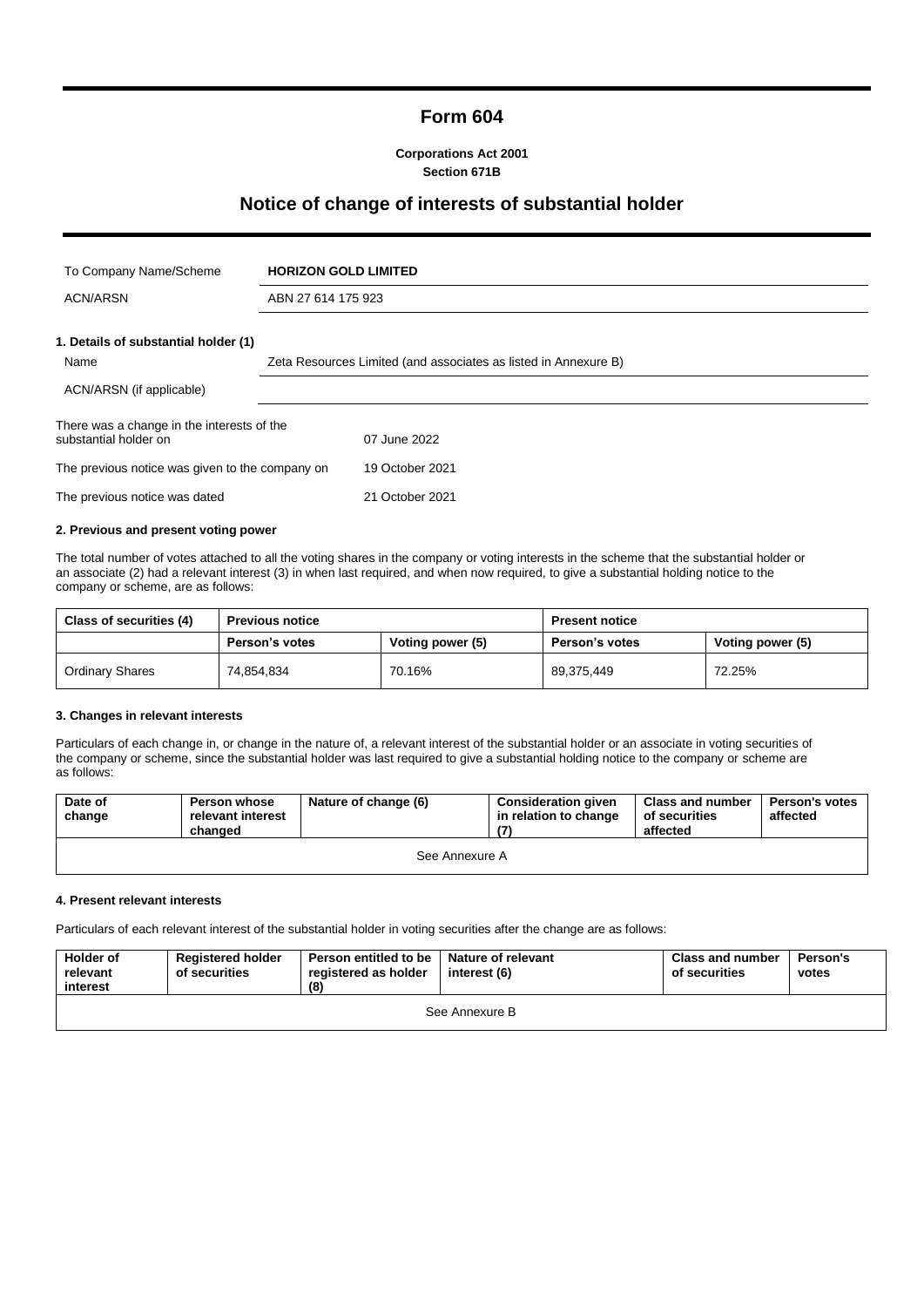#### **5. Changes in association**

The persons who have become associates (2) of, ceased to be associates of, or have changed the nature of their association (9) with, the substantial holder in relation to voting interests in the company or scheme are as follows:

| Name and ACN/ARSN (if applicable) | <b>Nature of association</b> |  |
|-----------------------------------|------------------------------|--|
| N/A                               | N/A                          |  |

### **6. Addresses**

The addresses of persons named in this form are as follows:

| Name                                                                    | <b>Address</b>                                               |
|-------------------------------------------------------------------------|--------------------------------------------------------------|
| Zeta Resources Limited (and its associates as listed<br>in Annexure B). | 34 Bermudiana Road, Hamilton HM12 Bermuda                    |
| ICM Investment Management Limited                                       | The Cottage, Ridge Court, The Ridge, Epsom, Surrey, KT18 7EP |

# **Signature**

| print name | <b>Greg Segers</b> | capacity | <b>Notifications Administrator</b> |
|------------|--------------------|----------|------------------------------------|
| sign here  | $M_{M_1}$          | date     | 09 June 2022                       |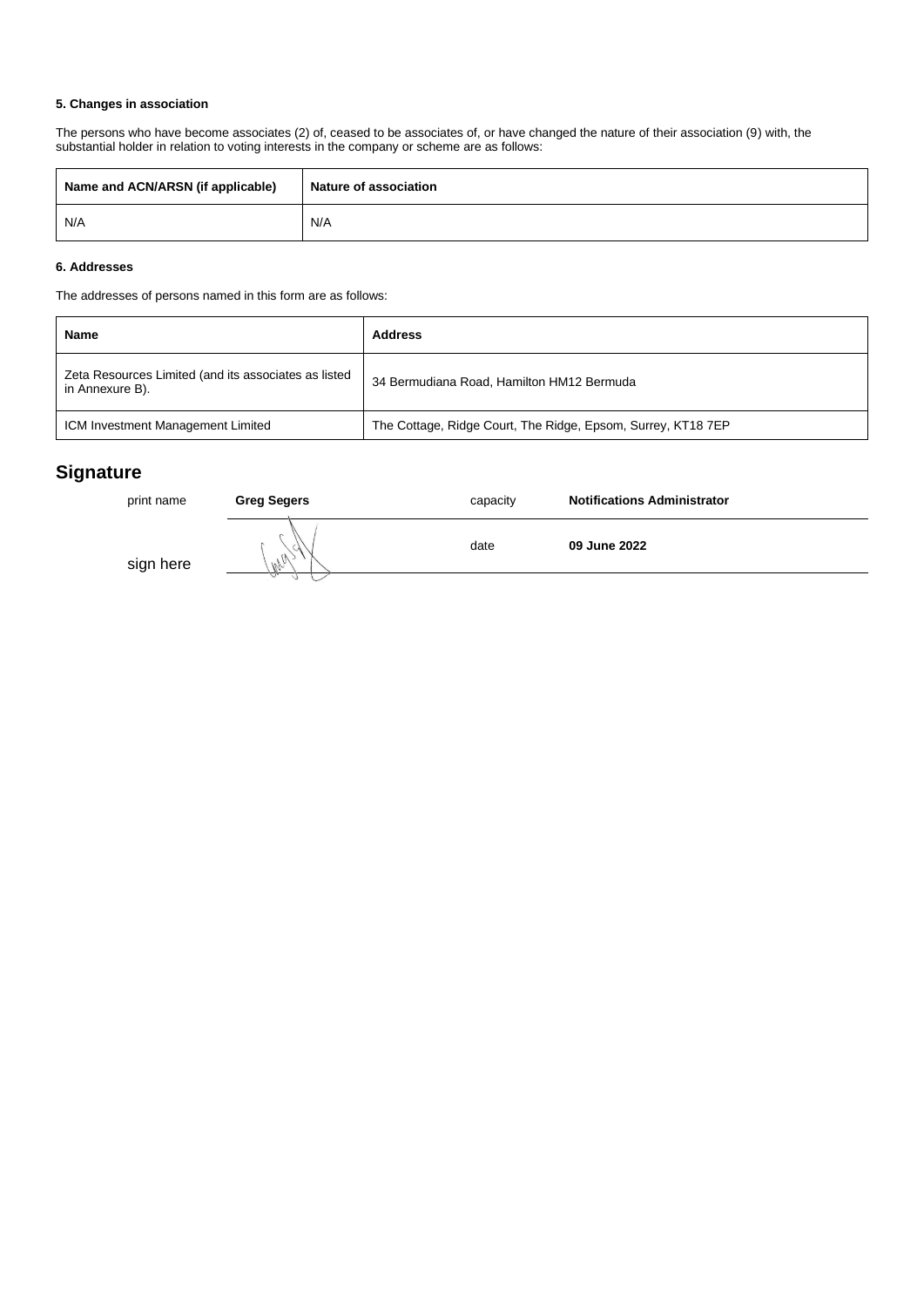## **Annexure 'A'**

This is Annexure A of 1 page referred to in Form 604 Notice of change of interests of substantial holder signed by me and dated 09 June 2022.

**Print Name** Greg Segers **Capacity** Notifications Administrator

**Signature**  $\begin{bmatrix} 1 & 0 & 0 \\ 0 & 0 & 0 \end{bmatrix}$  **Date** 09 June 2022

# **Change in relevant interests**

| Date of<br>change                       | Person whose<br>relevant interest<br>changed          | Nature of change (6)                                                                                               | Consideration<br>given in<br>relation to<br>change (7) | <b>Class and</b><br>number of<br>securities<br>affected | Person's<br>votes<br>affected |
|-----------------------------------------|-------------------------------------------------------|--------------------------------------------------------------------------------------------------------------------|--------------------------------------------------------|---------------------------------------------------------|-------------------------------|
| 07 March 2022 - 30<br><b>March 2022</b> | Zeta Resources<br>Limited                             | On market purchases                                                                                                | A\$65,779                                              | 156,838                                                 | 156,838                       |
| 07 June 2022                            | Zeta Resources<br>Limited                             | Participation in rights issue                                                                                      | A\$5,027,322                                           | 14,363,777                                              | 14,363,777                    |
| 07 March 2022 - 07<br><b>June 2022</b>  | <b>ICM Limited</b>                                    | Change in % holding due to on market purchases<br>and participation in rights issues by Zeta<br>Resources Limited. |                                                        | 14,520,615                                              | 14,520,615                    |
| 07 March 2022 - 07<br>June 2022         | ICM Investment<br>Management<br>Limited               | Change in % holding due to on market purchases<br>and participation in rights issues by Zeta<br>Resources Limited. |                                                        | 14,520,615                                              | 14,520,615                    |
| 07 March 2022 - 07<br>June 2022         | <b>UIL Limited</b>                                    | Change in % holding due to on market purchases<br>and participation in rights issues by Zeta<br>Resources Limited. |                                                        | 14,520,615                                              | 14,520,615                    |
| 07 March 2022 - 07<br>June 2022         | General<br>Provincial Life<br>Pension Fund<br>Limited | Change in % holding due to on market purchases<br>and participation in rights issues by Zeta<br>Resources Limited. |                                                        | 14,520,615                                              | 14,520,615                    |
| 07 March 2022 - 07<br>June 2022         | <b>Union Mutual</b><br>Pension Fund<br>Limited        | Change in % holding due to on market purchases<br>and participation in rights issues by Zeta<br>Resources Limited. |                                                        | 14,520,615                                              | 14,520,615                    |
| 07 March 2022 - 07<br>June 2022         | Somers Isle<br><b>Private Trust</b><br>Company        | Change in % holding due to on market purchases<br>and participation in rights issues by Zeta<br>Resources Limited. |                                                        | 14,520,615                                              | 14,520,615                    |
| 07 March 2022 - 07<br>June 2022         | Duncan Saville                                        | Change in % holding due to on market purchases<br>and participation in rights issues by Zeta<br>Resources Limited. |                                                        | 14,520,615                                              | 14,520,615                    |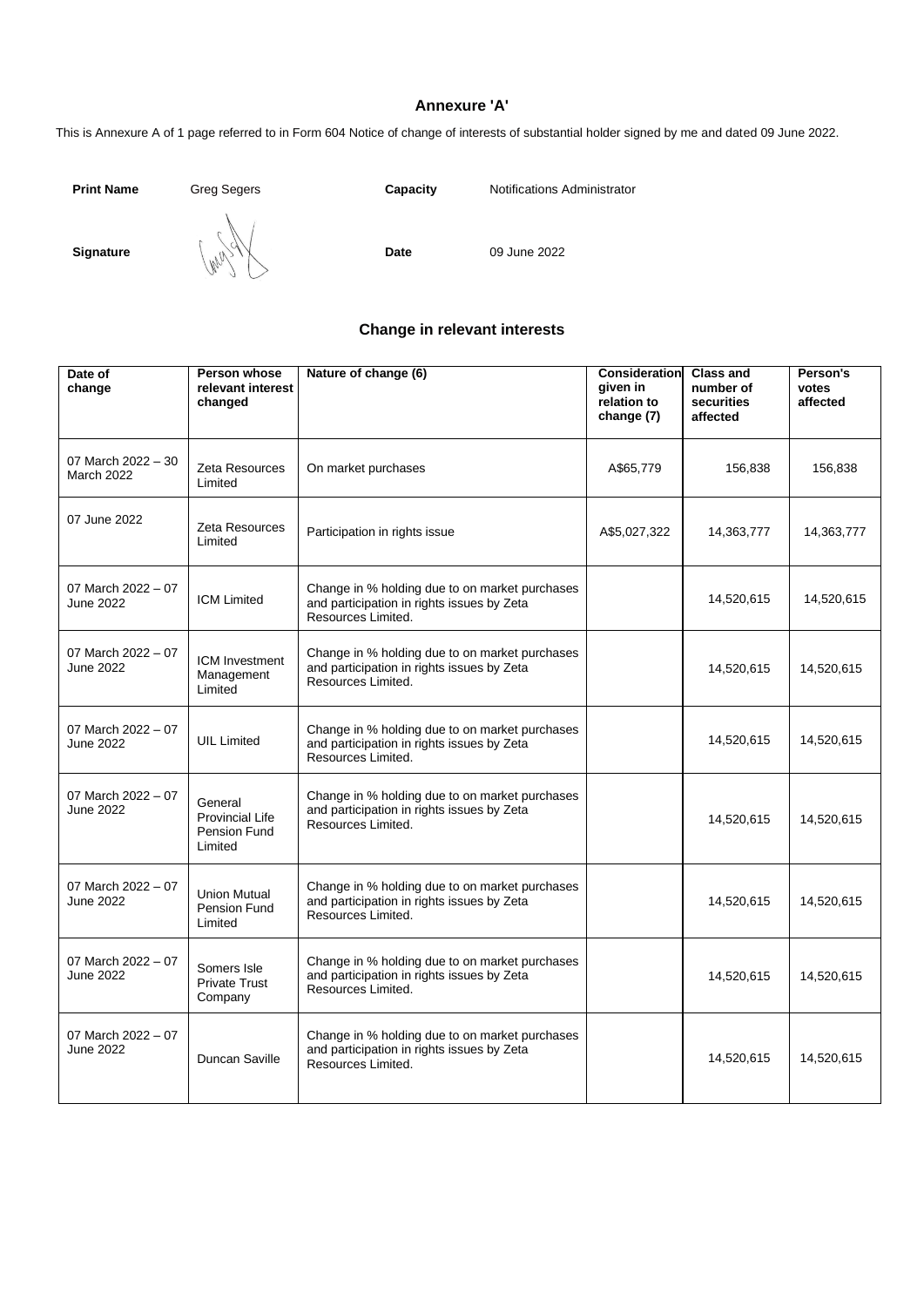# **Annexure 'B'**

This is Annexure B of 2 pages referred to in Form 604 Notice of change of interests of substantial holder signed by me and dated 09 June 2022.

**Print Name** Greg Segers **Capacity** Notifications Administrator

**Signature CONCORREGIATE: Date** 09 June 2022

**Present relevant interests**

| <b>Holder of</b><br>relevant interest                        | Registered<br>holder of<br>securities                                  | <b>Person entitled</b><br>to be registered<br>as holder (8) | Nature of relevant interest (6)                                                                                                                                                                                                                                                                 | <b>Class and</b><br>number of<br>securities | Person's<br>votes |
|--------------------------------------------------------------|------------------------------------------------------------------------|-------------------------------------------------------------|-------------------------------------------------------------------------------------------------------------------------------------------------------------------------------------------------------------------------------------------------------------------------------------------------|---------------------------------------------|-------------------|
| Zeta<br><b>Resources</b><br>Limited                          | JP Morgan<br>Nominees<br><b>Australia Pty</b><br>Limited               | Zeta Resources<br>Limited                                   | <b>Beneficial Owner</b>                                                                                                                                                                                                                                                                         | 89,055,422<br>ordinary shares               | 89,055,422        |
| Ingot Capital<br>Investments<br>Pty Ltd                      | Ingot Capital<br><b>Investments Pty</b><br>Ltd                         | Ingot Capital<br><b>Investments Pty</b><br>Ltd              | <b>Registered Holder</b>                                                                                                                                                                                                                                                                        | 320,027<br>ordinary shares                  | 320,027           |
| <b>Capel Court</b><br>Pty Ltd                                | Ingot Capital<br><b>Investments Pty</b><br>Ltd                         | Ingot Capital<br><b>Investments Pty</b><br>Ltd              | Relevant interest under section 608(3)(b) of the<br>Corporations Act by having control over Ingot<br>Capital Investments Pty Ltd.                                                                                                                                                               | 320,027<br>ordinary shares                  | 320,027           |
| <b>ICM Limited</b>                                           | JP Morgan<br>Nominees<br><b>Australia Pty</b><br>Limited               | Zeta Resources<br>Limited                                   | Relevant interest under sections 608(3)(a) of the<br>Corporations Act as investment manager for Zeta<br>Resources Limited.<br>Relevant interest under section 608(3)(b) of the<br>Corporations Act as Co-Investment Manager of UIL<br>Limited which has control over Zeta Resources<br>Limited. | 89,055,422<br>ordinary shares               | 89,055,422        |
| <b>UIL Limited</b>                                           | JP Morgan<br><b>Nominees</b><br><b>Australia Pty</b><br>Limited        | Zeta Resources<br>Limited                                   | Relevant interest under section 608(3)(b) of the<br>Corporations Act by having control over Zeta<br>Resources Limited.                                                                                                                                                                          | 89,055,422<br>ordinary shares               | 89,055,422        |
| ICM Investment<br>Management<br>Limited                      | JP Morgan<br><b>Nominees</b><br><b>Australia Pty</b><br>Limited        | Zeta Resources<br>_imited                                   | Relevant interest under section 608(3)(b) of the<br>Corporations Act as Co-Investment Manager of UIL<br>Limited which has control over Zeta Resources<br>Limited.                                                                                                                               | 89,055,422<br>ordinary shares               | 89,055,422        |
| General<br><b>Provincial Life</b><br>Pension Fund<br>Limited | <b>JP Morgan</b><br><b>Nominees</b><br><b>Australia Pty</b><br>Limited | Zeta Resources<br>_imited                                   | Relevant interest under section 608(3)(a) of the<br>Corporations act by having voting power of<br>above 20% in Zeta Resources Limited<br>Relevant interest under section 608(3)(b) of the<br>Corporations Act by having control over UIL Limited.                                               | 89,055,422<br>ordinary shares               | 89,055,422        |
| <b>Union Mutual</b><br>Pension Fund<br>Limited               | <b>JP Morgan</b><br>Nominees<br>Australia Pty<br>Limited               | Zeta Resources<br>_imited                                   | Relevant interest under section 608(3)(b) of the<br>Corporations Act by having common control over UIL<br>Limited.                                                                                                                                                                              | 89,055,422<br>ordinary shares               | 89,055,422        |